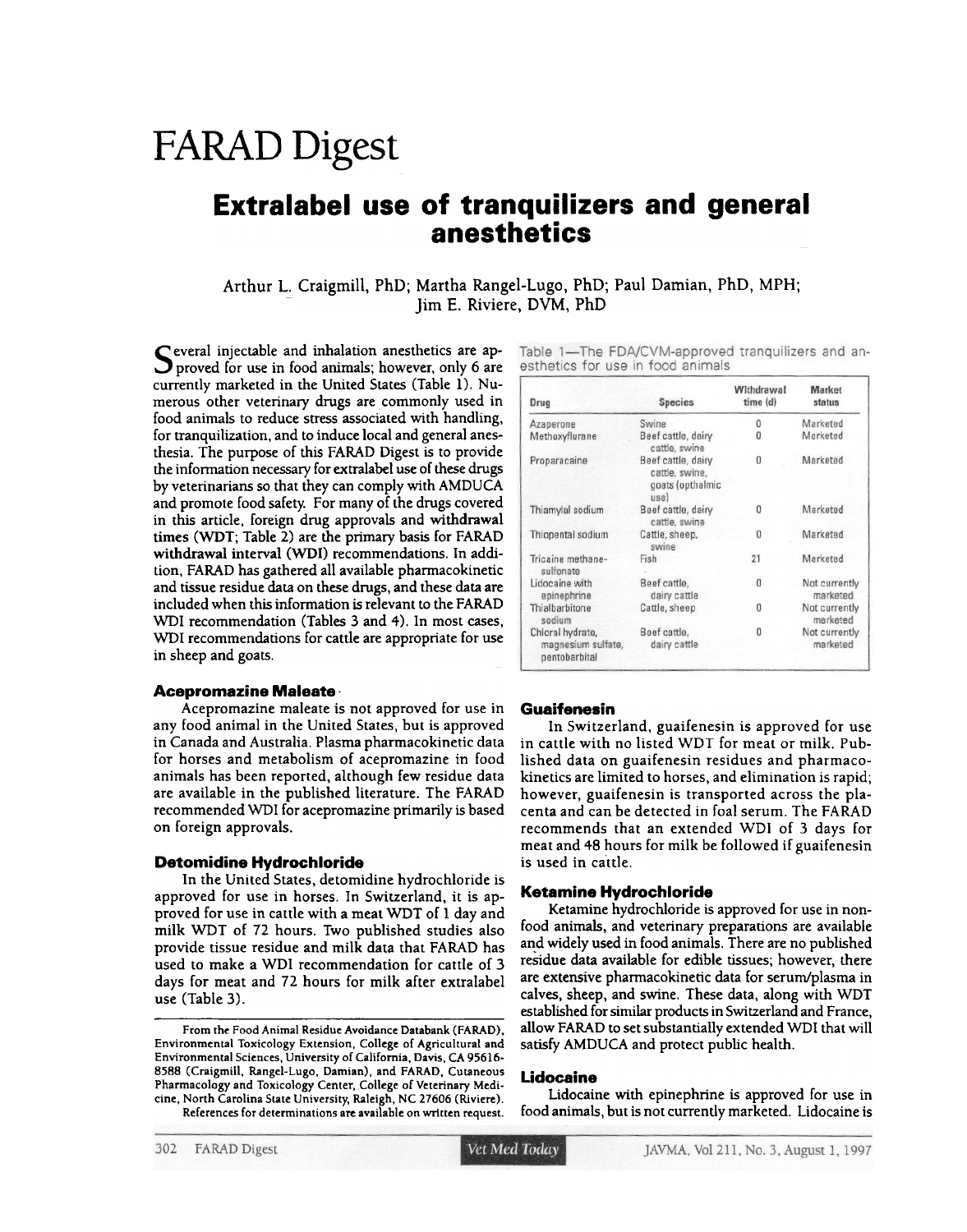|  |  |                                      |  | Table 2—Foreign approvals for use of tranquilizers and |  |
|--|--|--------------------------------------|--|--------------------------------------------------------|--|
|  |  | anesthetics in cattle (1995 to 1997) |  |                                                        |  |

| Dron         | Country           | Dose (mg/kg)*                                  | Mest withdrawal<br>istarval<br>ΙdΙ | <b>Milk withdrawal</b><br>istoryal<br>(h) |
|--------------|-------------------|------------------------------------------------|------------------------------------|-------------------------------------------|
| Acepromazine | <b>Australia</b>  | 0.13, IV: 0.27, IM                             | 2                                  | 48                                        |
| malente      | Canada            | 0.055, IV, 0.11-0.44.<br>IM: 0.13-0.26.<br>PO  | 7                                  | 48                                        |
| Detomidine   | Switzerland       | 0.02-0.08. IM<br>or IV                         | 1                                  | 72                                        |
| Guaifenesin  | Switzerland       | 60-100.IV                                      | None<br>specified                  | None<br>specified                         |
| Ketamine     | Switzerland       | Adult, 2, IV; calves,<br>up to 10, IV<br>or IM |                                    | 72                                        |
|              | France            | 5. IV: 10-20, IM                               | 0                                  | 0                                         |
| Xylazine     | United<br>Kinodom | 0.05-0.3, IM                                   | 14                                 | 48                                        |
|              | Canada            | $0.11 - 0.33$ . IM                             | 3                                  | 48                                        |
|              | France            | $0.05 - 0.3$ , IM;<br>$0.025 - 0.15$ . IV      | $\overline{a}$                     | 0                                         |
|              | Germany           | $0.01 - 0.3$ , IM:<br>$0.016 - 0.1$ . IV       | 3                                  | 72                                        |
|              | Germany           | $1.2 - 2.0$ . IM                               |                                    | 120                                       |
|              | Switzerland       | $0.05 - 0.3$ , IM;<br>0.016-0.1, IV            | 3                                  | 72                                        |

Table 3-The FARAD recommended withdrawal intervals for cattle, sheep, and goats for single and multiple treatments

| Drug                               | Dose (mg/kg)*                                         | Meat<br>withdrawal<br>interval (d) | Milk<br>withdrawal<br>interval (h) |
|------------------------------------|-------------------------------------------------------|------------------------------------|------------------------------------|
| Acepromazine                       | Up to 0.13, IV,<br>up to 0.44, IM                     |                                    | 48                                 |
| Detomidine                         | Up to 0.08. IM or IV                                  | 3                                  | 72                                 |
| Guaifenesin                        | Up to 100, IV                                         | з                                  | 48                                 |
| Ketamine                           | Up to 2, IV: 10, IM                                   | 3                                  | 48                                 |
| Lidocaine with<br>epinephrine      | Infiltration, epidural                                |                                    | 24                                 |
| Ultra-short-acting<br>barbiturates | Thiamylal (up to 5.5)†<br>Thialbarbitone (up to 9.4)t |                                    | 24                                 |
| Xvlazine                           | $0.016 - 0.1$ , IV;<br>$0.05 - 0.3$ . IM              | 5                                  | 72                                 |
|                                    | $0.3 - 2.0.1M$                                        | 10                                 | 120                                |
| Yohimbine                          | Up to 0.3, IV                                         | 7                                  | 72                                 |

rapidly metabolized and eliminated after absorption, with half-lives of 0.6 to 1 hour in most species. To satisfy the AMDUCA requirement that an extended WDI be used after extralabel use of drugs, FARAD recommends that a 24-hour milk and meat WDI be followed when lidocaine (with or without epinephrine) is used for local anesthesia in food animals.

# **Ultra-short-acting Barbiturates**

When ultra-short-acting barbiturate formulations similar to those approved for use in food animals are used (even though they are not currently marketed), FARAD recommends a 24-hour WDI be followed for milk and meat. Considerable pharmacokinetic and residue data are available for these drugs.

Table 4—The FARAD extralabel withdrawal interval recommendations for tranquilizers and anesthetics used in swine for single and multiple treatments

| Druu         | Dose (mg/kg)*                   | Meat withdrawal<br>interval (d) |
|--------------|---------------------------------|---------------------------------|
| Acepromazine | Up to 0.055, IV; up to 0.44, IM |                                 |
| Ketamine     | Up to 10, IV or IM              |                                 |

# **Tiletamine Hydrochloride and Zolazepam**

Telazol is a combination product of tiletamine hydrochloride (an anesthetic in the ketamine/phencyclidine hydrochloride class) and zolazepam (benzodiazepine tranquilizer). The FARAD has received numerous requests for WDI recommendations for use of Telazol in food animals. An extensive literature search failed to find any relevant published articles on which a recommendation could be based, and a search of veterinary drug compendia from 5 foreign countries failed to discover any foreign food animal approval. At this time, FARAD cannot provide a WDI recommendation for Telazol.

# **Xylazine**

Although it is not approved for use in food animals, xylazine is one of the most widely used sedatives, particularly in ruminants. It is approved for use in food animals in at least 5 foreign countries (Table 2). Extension of cattle recommendations to goats and sheep is supported by pharmacokinetic data that indicate similar half-lives and volumes of distribution in all species studied.

Several xylazine preparations are approved for use in cervidae (elk, fallow deer, mule deer, sika deer) with no specified WDT, because these species are not considered to be food animals. If these species were to be used for food after use of xylazine, a minimum 14-day WDI is recommended.

# **Yohimbine**

Yohimbine is marketed in the United States as a reversal agent for xylazine, but is not approved for use in any food animal. The FARAD could not locate any foreign approval for yohimbine in food animals. A comparative pharmacokinetic study provided data in steers, which FARAD has used to establish a safe WDI after its use in cattle, sheep, and goats.

# **Capture Drugs**

Several anesthetic/capture/restraint agents are approved for use in wildlife (eg, deer, elk, moose) that also have established new animal drug applications. These include etorphine, carfentanil citrate, yohimbine, and xylazine. The drugs are for species that are not considered food animals; however, there is a "preharvest" interval of 30 to 45 days before hunting season for most of these drug formulations.

# **Atropine**

Atropine often is used as a preanesthetic and also is an antidote for organophosphate intoxication. There are